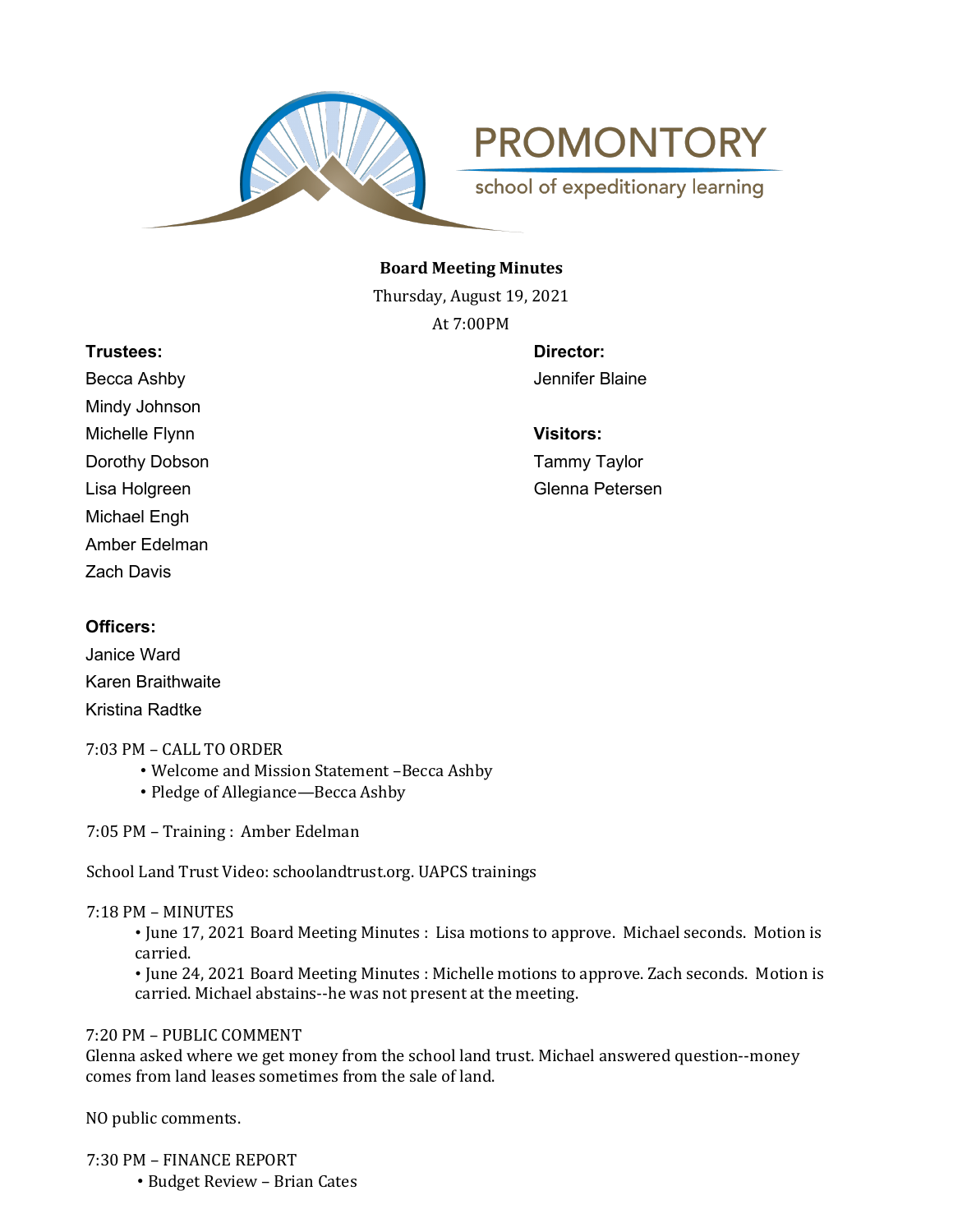Over 6% operating margin. Cash balance is good. Enrollment is steady. Audit has begun, still in early stages. Report due in October. School land trust lightly under budget. No major changes. ESSER or Covid Relief federal funding. Outdoor funding bucket that we have. Still questions regarding covid and funding. We will just adjust as needed.

Michael: Line 450 was set to \$80K, moved money to Land and side improvement. Dollar amount not changing, just moved categories. Supplies arrive around September 11, 2021.

#### 7:32 PM – BUSINESS ITEMS

• Peach Days Parade -POP: Amy Rich is absent. Amber Read parade summary. 10 people signed up to help. Head by Abigail Davidson. Float on 17 foot trailer. Pulled by Tim Bench--a parent. Students walking behind float in Friday parade. Lisa mentioned all students under 6th grade will be with a parent.

• US History Committee: Michelle--needs to have four different policies. 1. Pledge, flag, symbolism policy 2. Educational equity policy 3. Instruction in American history 4. Civic and character education policy. Legislation update: more guidelines for education equity policy. Amber talked about CRT--senate passed bill called the cotton amendment. Bill stated that if teaching CRT, they will lose public fundings. Heading up the Chair: Dorothy. Dorothy will send out an email to set a date for next meeting. Thursdays are a better day for the majority. Michelle, Zach, Karen, Lisa, Amber, Mindy, Dorothy--committee members.

• School Land Trust : Michael--current existing board as members. (Vote on in September) Board members will Sign the form to be submitted to the School Land Trust.

- Employee Recognition: Amanda Bradford 5 years
- Policies to Review:

 $\circ$  Emergency Plan: Having a Dr on call to give advice, we are obligated to pay for that. Tabling until next meeting. Lisa updated booklets last year. Simplified it to 24 pages. Lisa sent out compliance form. Will add wording into the plan that was required. Safety committee is going to start on go-kits for each classroom. Dorothy suggests doing an expedition to put these together. Or doing it during the emergency preparedness week in January. Look over Washington county emergency plan for an example.

 $\circ$  Accounting Manual: Update principal to director. Assets and capitalization paragraph--needs a change. Michael--Combine all financial policies into one policy. Do we need manual since all items are already separated out into own policies? Michael looking into something for finance meetings. A little more work to do.

o Administering of Medication Policy: Don't need a Drs note for OTC meds. Medication forms are in separate binder with meds not in charts. No change of wording, but codes changed. *.*

#### 8:25 PM ACTION ITEMS

• Fall Retreat—Schedule & Plan: Training day done in spring and fall. Fall--open and public meeting training. End of September, first of October. 9:00am-2:30pm. Looking into UAPCS coming to do a training on how board runs. Then spend time having a discussion: roots and wings committee, or US Committee. No action. Put back on September calendar to make sure its been scheduled.

8:27 PM• ARP ESSER Application: created a plan and approved by state. 20% fill education gaps. Accadience reading programs. Summer program used OEK, no longer allowing. Going to